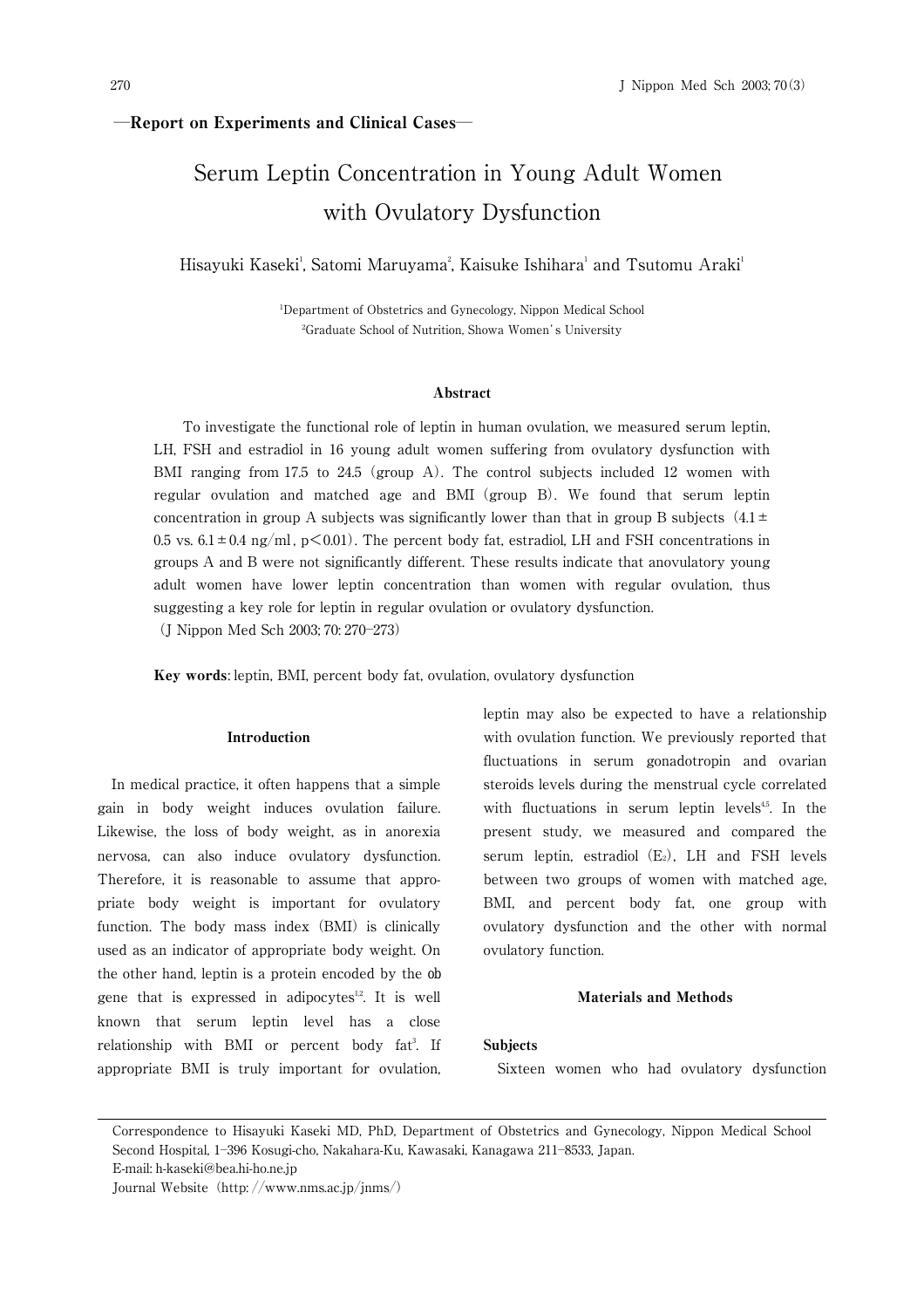with secondary amenorrhea and BMI ranging from 17.5 to 24.5 (group A) were randomly selected from the Outpatient's Clinic in Nippon Medical School Second Hospital. Twelve women with matched age and BMI and regular ovulation (group B) served as control. The mean age and BMI in Groups A and B are shown in Table 1. The ovulatory dysfunction in group A subjects was confirmed with basal body temperature  $(BBT)$  recording for 3 months, during which they had continuous anovulatory amenorrhea. Their ovaries were observed with trans-vaginal ultrasound as morphologically normal. Cases of premature menopause were excluded from group A subjects. Group B subjects had regular menstrual cycles  $(28~35$  days between onsets of menstruation) and their ovulations were also confirmed with BBT and trans-vaginal ultrasound. All subjects had maintained a stable body weight  $(\pm 2.0 \text{ kg})$  for more than one year. None of the subjects had prior history of anorexia nervosa, metabolic diseases or was taking any medication. All participants provided written informed consent to participate in this study, and the Declaration of Helsinki (Revised 1975) was strictly observed.

#### Methods

All subjects were recruited for serial venous blood sampling at the Outpatient Clinic of Nippon Medical School Second Hospital. The control subjects were studied in the early follicular phase (3 rd day after the onset of menstruation). Every subject was instructed to eat their last meal or snack before 22: 00 on the day preceding outpatient visit and to avoid eating or drinking before the visit. The subjects had at least 1 hour's rest in the sitting position before the samples were taken from a large forearm vein. Blood samples were collected between 9: 00 and 11: 00. Serum leptin and estradiol were measured by radioimmunoassay (RIA) using the previously described methods<sup>5</sup>. LH and FSH were measured by a commercial chemiluminescent enzyme immunoassay using the previously described methods <sup>4</sup> .

Body weight was measured to the nearest 0.1 kg on a digital scale(Body Composition Analyzer, Tanita TBF-541, Japan). The BMI was estimated by dividing the body weight  $(Kg)$  by the square of the height (in meters). Percent body fat was measured by bioelectrical impedance analysis, which is an easy and non-invasive technique, but has limitations in underweight and overweight subjects.

## **Statistics**

The data were expressed as means  $\pm$  SE. Statistical analyses were performed with SPSS software (SPSS, Chicago). The age, BMI, percent body fat and serum concentrations of E2, LH, FSH and leptin were compared between the groups by Student's *t*-test.

#### Results

The mean percent body fat, serum leptin,  $E_2$ , LH and FSH levels were  $23.2 \pm 1.4$ ,  $4.1 \pm 0.5$ ,  $50.2 \pm 11.6$ ,  $6.3 \pm 1.1$ , and  $8.6 \pm 0.8$  respectively in group A subjects and  $27.7 \pm 0.8$ ,  $6.1 \pm 0.4$ ,  $61.6 \pm 8.7$ ,  $3.7 \pm 0.9$ , and  $8.4 \pm 0.8$  respectively in group B subjects. Serum leptin concentration in group A subjects was significantly lower than that in group B subjects

Table 1 Mean age, BMI, percent body fat, Serum leptin, estradiol, LH and FSH concentrations in Group A and B subjects

|                            | Group A $(n=16)$ | Group B $(n=12)$ |
|----------------------------|------------------|------------------|
| Mean age $(yr)$            | $28 \pm 1$       | $32 \pm 2$       |
| BMI                        | $20.3 \pm 0.5$   | $20.8 \pm 0.5$   |
| Percent body fat (%)       | $23.2 \pm 1.4$   | $27.7 \pm 0.8$   |
| Leptin $(ng/ml)$           | $4.1 \pm 0.5$    | $6.1 \pm 0.4^*$  |
| $E_2$ (pg/m <i>l</i> )     | $50.2 \pm 11.6$  | $61.6 \pm 8.7$   |
| LH $(\mu$ IU/m <i>l</i> )  | $6.3 \pm 1.1$    | $3.7 \pm 0.9$    |
| FSH $(\mu$ IU/m <i>l</i> ) | $8.6 \pm 0.8$    | $8.4 \pm 0.8$    |

Values are the means  $\pm$  SE. \*p  $\leq$  0.01 vs. control subjects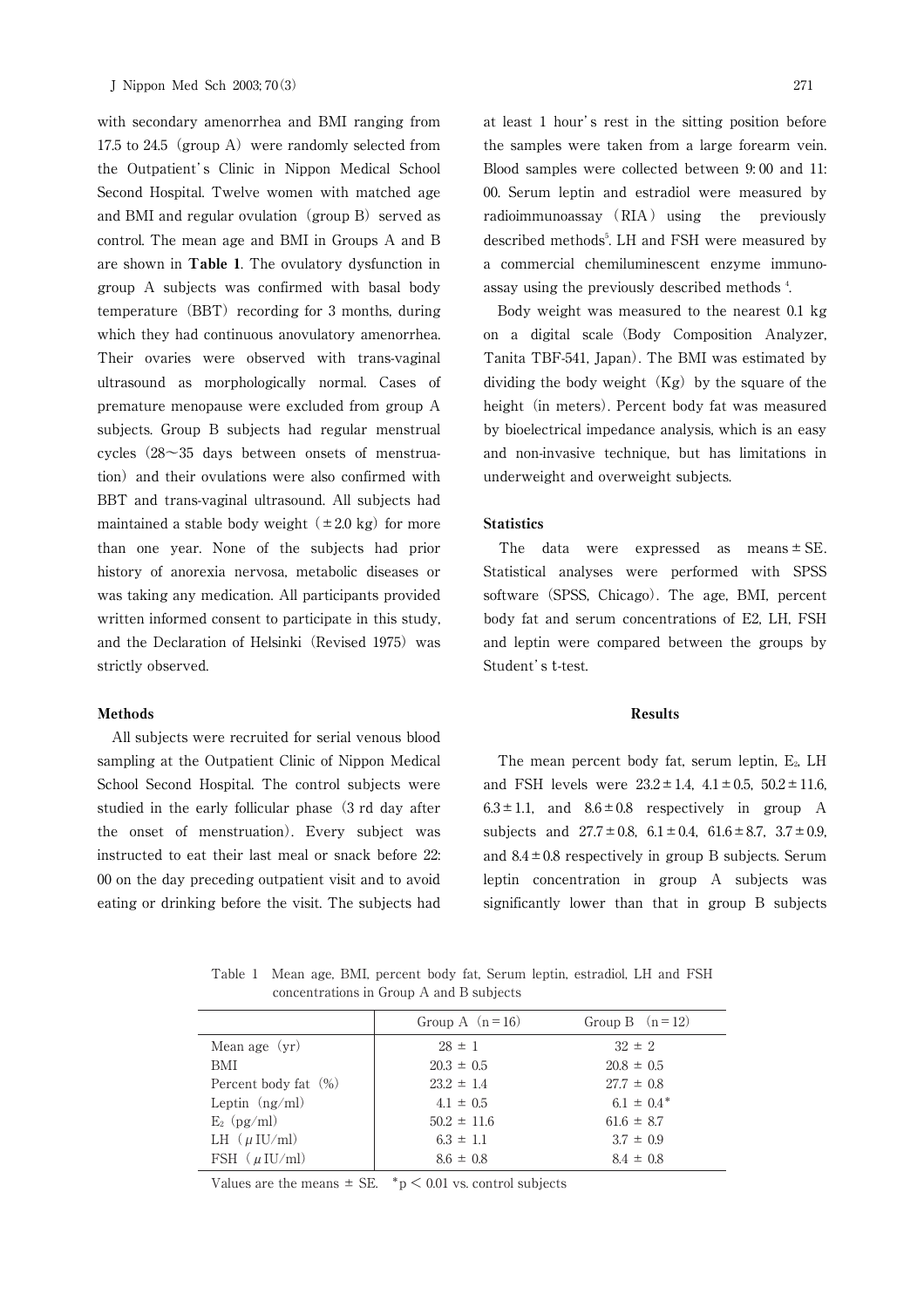

Group A  $n=16$ 

Fig. 1 Boxplot of serum leptin levels in group A and group B subjects. The median (thick line through the boxes), quartile, and extreme values within each group are shown. Serum leptin level in ovulatory dysfunction subjects (group A) was significantly lower that in normal subjects (group B)  $(p<0.01)$ .

Group B

 $n=12$ 

 $(4.1 \pm 0.5 \text{ vs. } 6.1 \pm 0.4 \text{ ng/ml}, \text{ p} \leq 0.01$ ; Table 1 and Fig. 1).Percent body fat, E2, LH and FSH concentrations in group A and group B subjects were not significantly different.

#### Discussion

Serum leptin levels were low in underweight women with chronic starvation as seen in anorexia nervosa or in sports women with ovulatory dysfunction<sup>67</sup>. Furthermore, serum leptin concentration correlated positively with BMI or percent body fat<sup>3</sup>. .

Being underweight condition may lead to ovulatory dysfunction. Subsequently, the cause of ovulatory dysfunction is primarily hypothalamic pituitary dysfunction. Therefore, a long-term underweight condition results in low BMI and percent body fat, low levels of leptin, LH, FSH, E2, and finally ovulatory dysfunction. Here, leptin shows an indirect relation with ovulation. In animal studies, administration of leptin prevented starvationinduced anovulation<sup>8</sup>. .

Our results suggest a relationship between leptin and human ovulation. Not only age, BMI, and percent body fat but also serum E2, LH, and FSH concentrations were matched between the regular ovulatory group and the anovulatory group. Only the serum leptin concentration in the anovulatory group was significantly lower than that in the regular ovulatory group. This finding suggests that leptin plays an important role in human ovulation.

Several factors involved in the ovulation process, such as serum insulin, thyroid hormone or prolactin level, may affect the leptin level. Serum leptin has been shown to correlate positively with insulin  $level<sup>11,12</sup>$ . In addition, the capacity of adipocytes excreting leptin in normal subjects versus women with ovulatory dysfunction should be considered. If leptin excretion from adipocytes in patients with ovulatory dysfunction is lower than in normal subjects, serum leptin level should be low in the former group. However, no reports have been published about adipocytes leptin excretion in patients with ovulatory dysfunction. Further, women with ovulatory dysfunction and normal BMI are clinically considered to have a mentally stressed condition. Therefore, differences in nutritional habits and life style need to be investigated between women with regular ovulation and women with ovulatory dysfunction.

In conclusion, the results of our present study indicate that serum leptin level plays an important role in human ovulatory function.

Acknowledgement: The authors are deeply grateful to Dr. Rykuerou Suzue for his suggestion to study leptin and reproduction, and to Professor Masayuki Totani M.D. ,Ph. D, Graduate School of Nutrition, Showa Women's University for helping us to accomplish this project. We also thank Dr. Ghazizadeh, Associate Professor, Department of Molecular Pathology, Institute of Gerontology, Nippon Medical School for reviewing and revising the manuscript.

## References

- 1. Zhang Y, Proenca R, Maffei M, Barone M, Leopold L, Friedman JM: Positional cloning of the mouse obese gene and its human homologue. Nature 1994; 327: 425―432.
- 2. Pelleymounter MA, Cullen MJ, Baker MB: Effect of the obese gene product on body weight regulation in ob/ob mice. Science 1995: 269: 540–542.
- 3.Considine RV, Shinha MK, Heiman ML, Kriauciunas A, Stephens TW, Nyce MR, Ohannesian JP, Marco